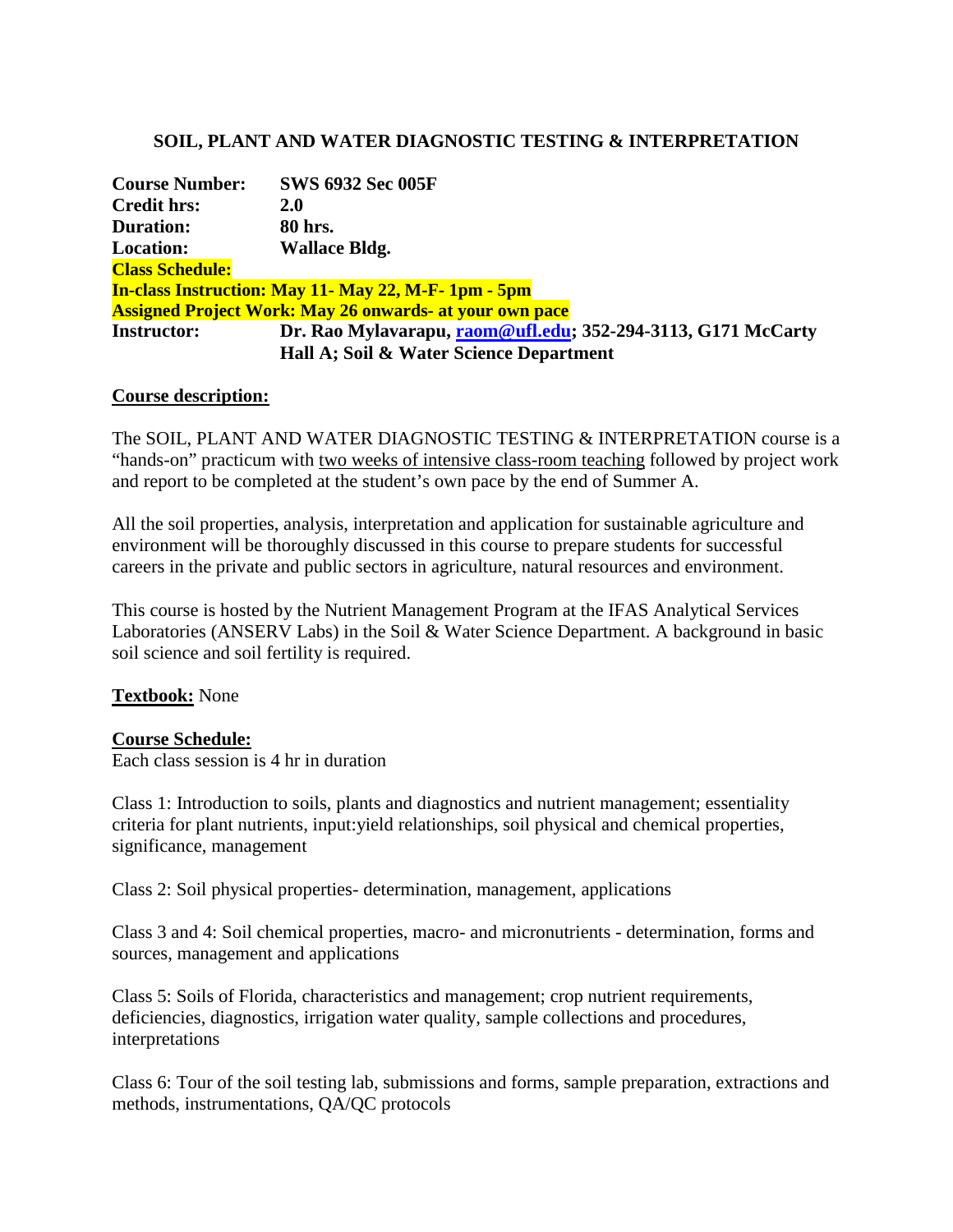Class 7: Calculations of nutrients from various sources- organic and inorganic, nutrient budgeting and sourcing; nutrient management plans; water management and plant uptake

Class 8: Remote sensing techniques for soil nutrient diagnostics, data scaling and applications; water quantity and quality, parameters for diagnostics, nutrient impacts and management

Class 9: Land application of manures, composts and sludges; assessment tools- phosphorus index, nitrogen uptake efficiency and modeling, nutrient management plans and monitoring, sustainability; agronomic-environmental and urban-rural interface management

Class 10: Written Exam (50%)

## **Topics**:

- 1. Introduction to Soil Testing and Nutrient Management
- 2. Soil physical and chemical properties
- 3. Basics of soil fertility
- 4. Soils of Florida and management
- 5. Crop nutrient requirement and nutrient deficiency symptoms
- 6. Soil, plant and water sampling, analytical procedures and remote sensing techniques
- 7. Interpretations and applications
- 8. Laboratory and field QA/ QC protocols and Instrumentation
- 9. Nutrient Management and Water Quality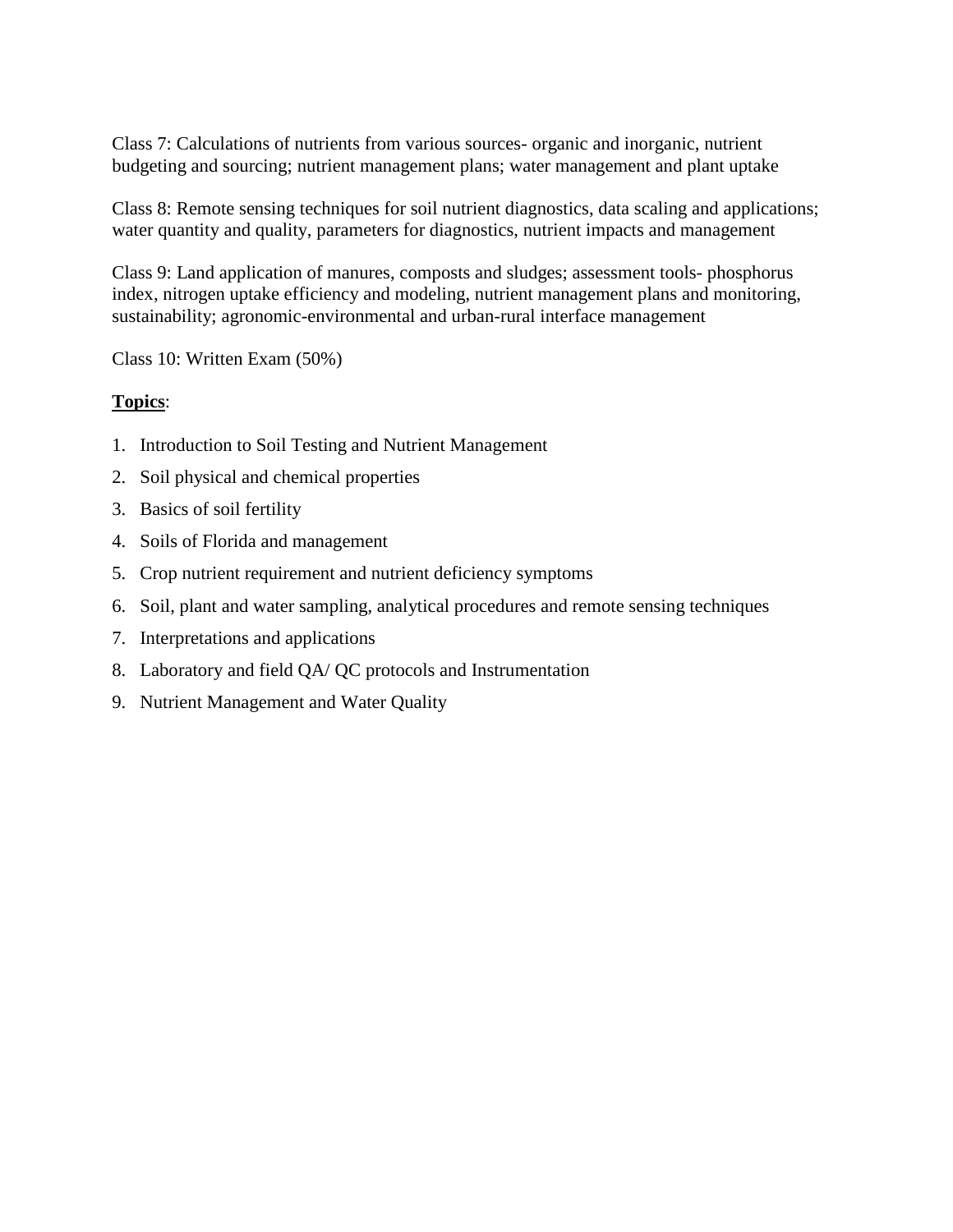#### **Student Responsibilities and Expectations:**

Class Attendance: Required. Students will be responsible for all material covered in lectures and all reading assignments.

Students are expected to be engaged each class by answering questions, providing input for discussions.

Readings will be assigned that will supplement class lecture and discussion material. Students are expected to read the materials. Discussions and some exam questions will come from the reading material.

## **Grading:**

The following grading procedure will be used for the course:

- A  $90 100\%$
- B  $80 89%$
- C  $70 79\%$
- D  $60 69\%$
- $E < 60\%$

## **Academic Honesty**

As a student at the University of Florida, you have committed yourself to uphold the Honor Code, which includes the following pledge: "*We, the members of the University of Florida community, pledge to hold ourselves and our peers to the highest standards of honesty and integrity."* You are expected to exhibit behavior consistent with this commitment to the UF academic community, and on all work submitted for credit at the University of Florida, the following pledge is either required or implied: *"On my honor, I have neither given nor received unauthorized aid in doing this assignment*."

It is assumed that you will complete all work independently in each course unless the instructor provides explicit permission for you to collaborate on course tasks (e.g. assignments, papers, quizzes, exams). Furthermore, as part of your obligation to uphold the Honor Code, you should report any condition that facilitates academic misconduct to appropriate personnel. It is your individual responsibility to know and comply with all university policies and procedures regarding academic integrity and the Student Honor Code. Violations of the Honor Code at the University of Florida will not be tolerated. Violations will be reported to the Dean of Students Office for consideration of disciplinary action. For more information regarding the Student Honor Code, please see: [http://www.dso.ufl.edu/sccr/process/student-conduct-honor-code.](http://www.dso.ufl.edu/sccr/process/student-conduct-honor-code)

### **Software Use:**

All faculty, staff and students of the university are required and expected to obey the laws and legal agreements governing software use. Failure to do so can lead to monetary damages and/or criminal penalties for the individual violator. Because such violations are also against university policies and rules, disciplinary action will be taken as appropriate.

### **Services for Students with Disabilities**

The Disability Resource Center coordinates the needed accommodations of students with disabilities. This includes registering disabilities, recommending academic accommodations within the classroom, accessing special adaptive computer equipment, providing interpretation